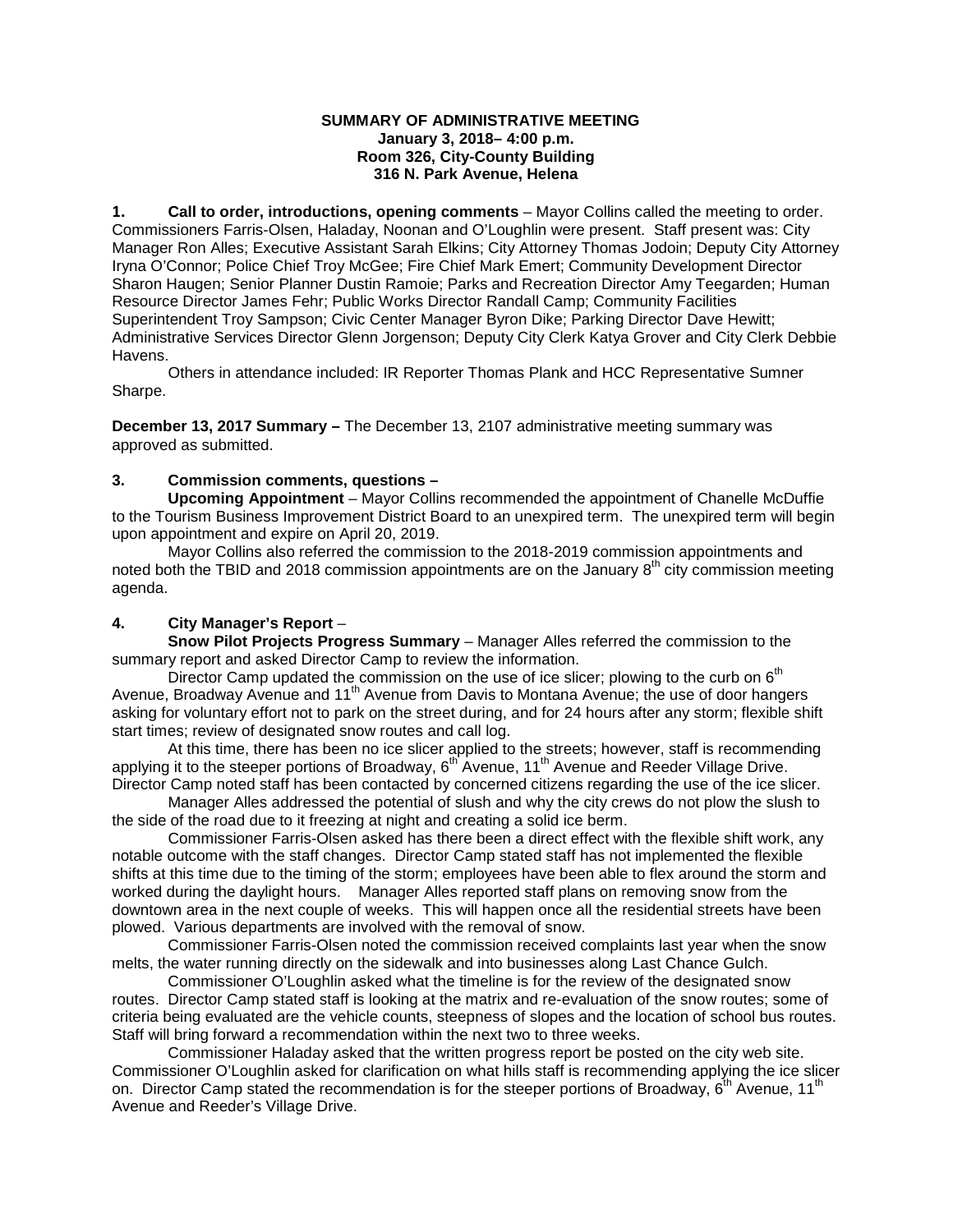Commissioner O'Loughlin asked if there are other communities in Montana that use the ice slicer and the process staff used when selecting to use it. Director Camp commented almost every community has a plan to use a form of the ice slicer; however, ice slicer is very expensive and is supposed to be the most environmental friendly product on the market. Staff researched the various products and recommended the use of ice slicer.

Commissioner Haladay asked when the curb cuts and domes will be cleared of snow. Director Teegarden stated staff is focusing on clearing the curb cuts adjacent to all of the parks properties and then the downtown area. She noted although staff is trying to be of assistance, it is still the adjacent property owner's responsibility to clear the curb cuts.

**Street Maintenance Assessment -** Manager Alles referred the commission to GIS photos of two properties and spoke of the impact the street maintenance assessment has on commercial properties when a portion of the property has a building on it and rest is vacant land. He reviewed the following street maintenance assessment: **Proposed Maximum**

| <b>Class of Property</b><br>Vacant or Residential              | Proposed Maximum<br><b>Assessment Rate and Method</b><br>Flat rate of \$160.71 per lot or<br>parcel of land |
|----------------------------------------------------------------|-------------------------------------------------------------------------------------------------------------|
| Mobile Home Park                                               | \$ 64.27 per manufactured home or<br>mobile home site                                                       |
| Commercial lots with an area of<br>less than 6,000 square feet | \$176.10 flat rate per lot or parcel                                                                        |
| Commercial lots with an area of<br>6000 square feet or more    | \$0.02935 per square foot for the<br>first 1 million square feet per lot<br>or parcel                       |

Manager Alles stated due to how the properties are assessed, both property owners are paying the commercial rate for the entire platted lot; however, a portion of the lot is undeveloped. Manager Alles stated what he would like to propose is the city finds a way to section off the portion of the lot that is being used versus the unused portion. The two properties shown as examples have buildings on a small percentage of the property and are being charged as the entire parcel is being used. Manager Alles asked if there is interest from the commission for staff to pursue a recommendation on how to address these types of situations.

Commissioner Noonan asked how many properties would be involved. Manager Alles stated he does not know the true number. Manager Alles stated what he doesn't want to get into is negotiating an assessment with the property owners.

Mayor Collins asked how we would make the assessment uniform. Manager Alles stated he cannot answer that at this time, we need to have a standard that would be applied to everyone. Manager Alles again stated he believes the current assessment is unfair to the property owners with this type of situation.

Commissioner Haladay asked what we do when someone owns a warehouse and has low traffic flow but has buildings on the entire lot, would they continue to be assessed for their entire property. Manager Alles stated it would depend on the developed piece of the property and the building footprint. Commissioner Haladay stated city code allows the commission to pick a uniform assessment that needs to be applied wholesale to everyone. One of the methods allowed in the special districts is vehicles per day, based on any of the literature we use with regards in determining trips per day, when considering annexations or planned use parking lots, etc.. This would be a serious undertaking as someone would have to go review every single commercial property in the city. Commissioner Haladay stated this would be the safest way to review the assessment to assure it remains consistent for all properties and would eliminate individual property owners requesting an exemption to the assessment. Manager Alles stated Commissioner Haladay's comments are fair and noted the answer staff gives property owners today is that is the way the assessment is. He again asked if the commission wants staff to explore some type of solution.

Commissioner Haladay commented if the property owners would subdivide the property and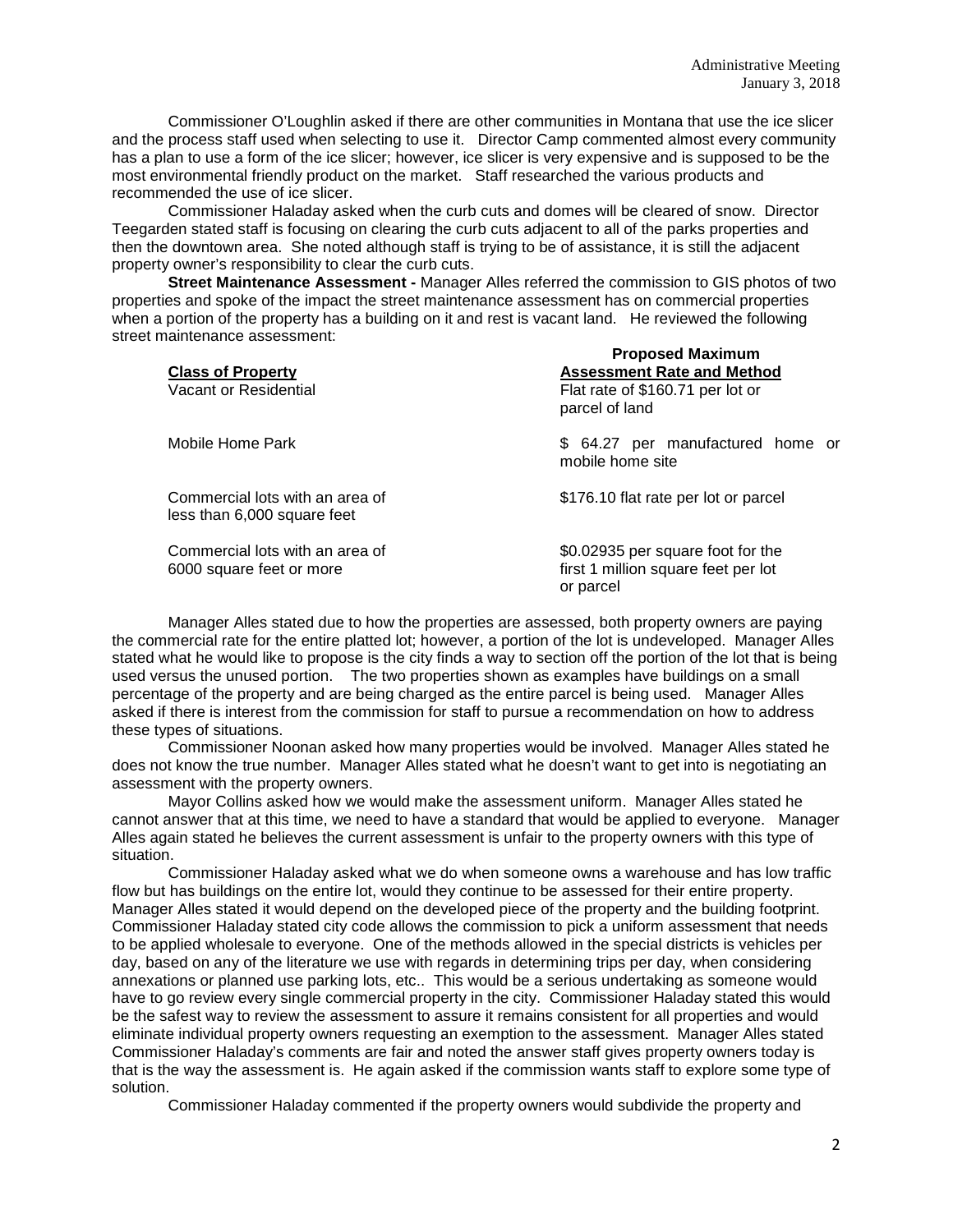leave a portion as undeveloped their assessment would be zero on that portion. Manager Alles concurred; however, there are property owners who cannot afford to go through the subdivision process. Manager Alles noted when a property owner subdivides, they have to meet certain conditions, including building infrastructure.

Manager Alles stated the street maintenance assessment for vacant property is the same as the residential assessment. He asked if there is commission consensus to have staff pursue an equitable assessment. Commissioner Noonan asked if the proposal is to work on the methodology language that would explain the assessment. Manager Alles stated at this time, he does not have any draft language to present to the commission. He acknowledged it will take some time to develop a proposal for commission consideration.

Commissioner Farris-Olsen stated he has the same concerns as Commission Haladay, he doesn't see how we do this fairly unless it is by trips per day and that doesn't make sense. Over the last few years, the commission has intentionally made sure the commercial users pay their fair share of the street maintenance assessment. He asked how much time it will take for staff to develop a recommendation. Manager Alles stated staff could take a little bit of time to explore what other communities do and develop a recommendation. He then noted the large commercial users would not get a break because they use the entire footprint of their property.

Mayor Collins stated if the assessment is based on trips per day, churches may suffer. Director Haugen commented staff would look at the traffic generation and develop a methodology that is zone based and take a certain percentage and assume the number of trips per day, for the identified zone. This is based on the actual mix of zoning districts and ITE is the standard for generating traffic. Manager Alles stated this may be a futile effort to find an equitable solution.

Manager Alles noted one of the properties he showed as an example is a church that has submitted a complaint directly to him for the last ten years.

Commissioner Noonan noted this seems like a lot of work to go through, for what might not be a practical end; he would support staff looking at what other cities do.

Commissioner Haladay stated if we are not going to go the route of traffic generation, we ask the city attorney's office to give a cursory look at what happens to our determination when we begin picking and choosing out of what we have declared to be standard. He believes it is defensible when we look at a map of the entire city, when we have been told we can assess on square footage, and we are going to treat everyone equally. The moment we start making exceptions, the decisions have to be defensible. Manager Alles concurred any change to the assessment has to be defensible.

Commissioner Haladay stated he too would be okay looking at what other communities do; however, he does not want put too much extra time into it. Mayor Collins concurred.

**Commission/Director Orientation** – Manager Alles introduced the agenda item and referred to Attorney Jodoin to give an overview of the following topics:

- 1. Role of the City Commission and Mayor
	- a. City Charter Overview
	- b. City Commission By-Laws overview
- 2. Role of the City Manager
- 3. Role of the City Attorney
- 4. Role of the City Departments
- 5. Open Meeting Laws
	- a. What is a meeting
	- b. Notice requirements
		- i. Consent Agenda
		- ii. Regular Items
		- iii. Public Hearings
	- c. Public participation requirements
		- i. When can someone be removed from a public meeting
	- d. Official action limited to agenda items
	- e. When can a meeting be closed
	- f. Special Meetings
	- g. Public Records and Minutes Requirements
		- i. All emails are public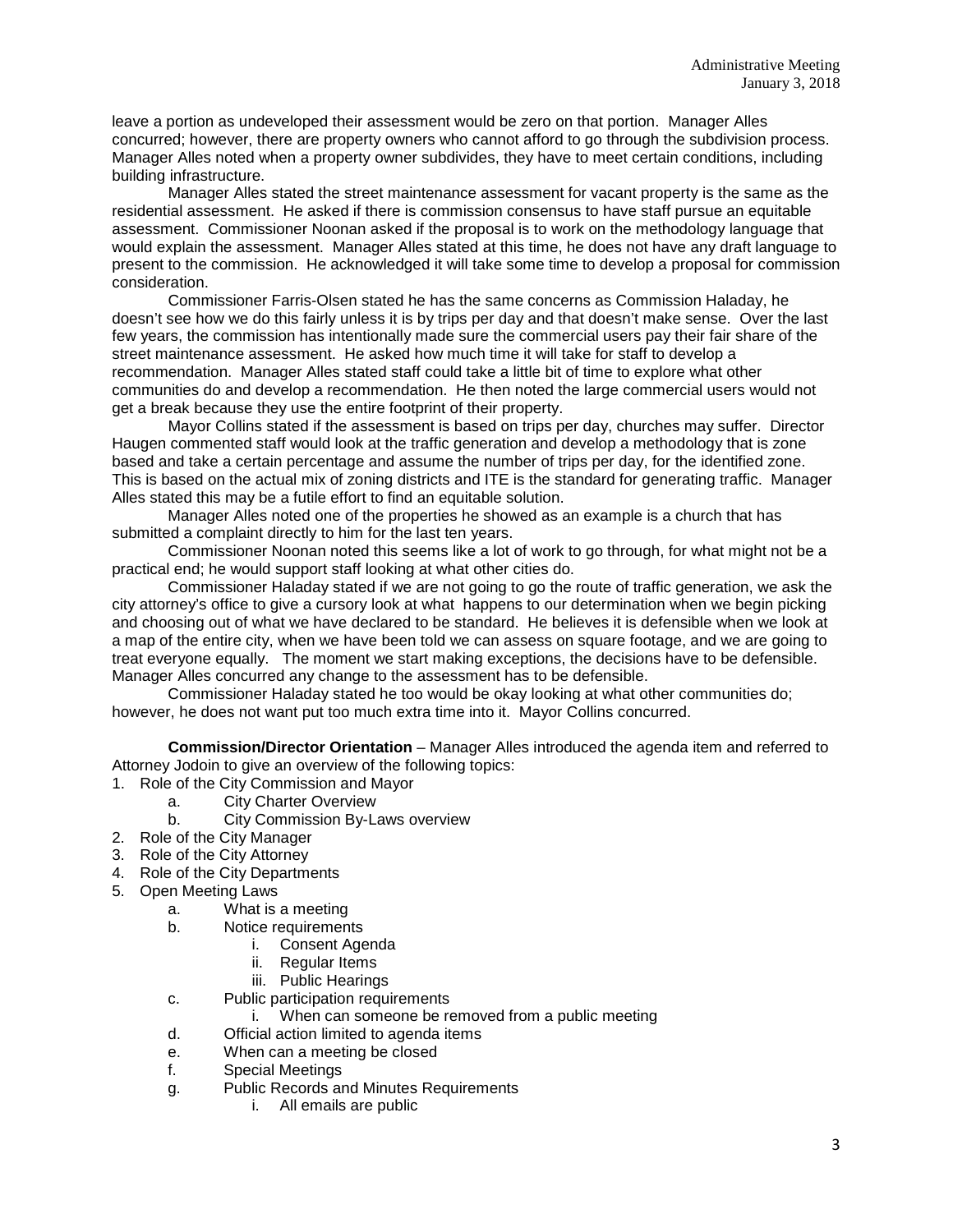- 6. Requirements when acting in Quasi-Judicial Capacity
	- a. Prohibition on Ex-parte Communications
- 7. Conflict of Interest Issues/Ethics Requirements
- 8. Ordinance vs. Resolution
- 9. Liability and Insurance Coverage
- 10. Commission-City Employee Interaction
- 11. Role of City Boards
	- a. Administrative
	- b. Advisory
	- c. Appeals
	- d. Independent
- 12. City Contracts

Commissioner O'Loughlin asked who is responsible for setting the administrative and regular city commission meeting agendas. Manager Alles stated it is his responsibility to set the agendas; however, if there is direction from three commission members, the item is placed on the agenda. Manager Alles explained how certain agenda items are on the regular city commission meeting agendas versus the administrative meeting agendas. Attorney Jodoin asked the commission to refrain from email discussions among themselves; it can easily become an unnoticed meeting. Manager Alles requested the commission contact him prior to a meeting that they will be asking a question; this allows staff the time to research the question and have an answer ready to give the commission.

Commissioner O'Loughlin noted the administrative and regular city commission meeting packets are available on the city's web page; however, how is the material that is handed out at the meetings handled and is it available to the public. Manager Alles stated the material handed out at meetings is not included in the packet; however, is available upon request. The minutes of the administrative and regular city commission meetings are also posted on the web site.

Commissioner O'Loughlin asked if a commission member receives an email; how that is handled and is it entered into the record. Attorney Jodoin noted if public comment is received on a quasi-judicial action, those comments are entered into the record and included in the minutes of the meeting where action is taken on the item. General email is not entered into the record; however, all email is kept for email retention. Commissioner O'Loughlin asked if there is one central email address for the commission. Clerk Havens noted the public can send one email to [mayorandcommission@helenamt.gov](mailto:mayorandcommission@helenamt.gov) and noted she is working on getting that email address and a public comment page posted on the city's web page.

Commissioner O'Loughlin asked if the firefighter's contract expired in June 2018 and is currently being negotiated. Deputy Attorney O'Connor stated the contract expired in July 30, 2017; negotiations are continuing and just finished with fact finding. Once the contract is settled, the expiration date will be June 30, 2020.

Commissioner Haladay commented this is the  $3<sup>rd</sup>$  time the issue of employees talking to commission members has come up. It is his opinion unless there is federal laws prohibiting it, he does not believe it violates the city charter for any commission member to communicate with city staff, whether in a union or not. There may be practical consideration given to some of these situations; however, unless there is law he does not see it as an issue.

Manager Alles concurred with Commissioner Haladay's comments to the point of visiting with commission members; however, depending on the issue an employee wants to visit about, he would encourage the employee to respect the chain of command. Commissioner Haladay acknowledged the city commission is at the top of the chain of command. It is important that staff has the right to visit with commission members, if they choose to do so.

Commissioner Farris-Olsen and Mayor Collins concurred with Commissioner Haladay's comments. Manager Alles stated when an employee has come to meet with him; he has referred them back to the supervisor.